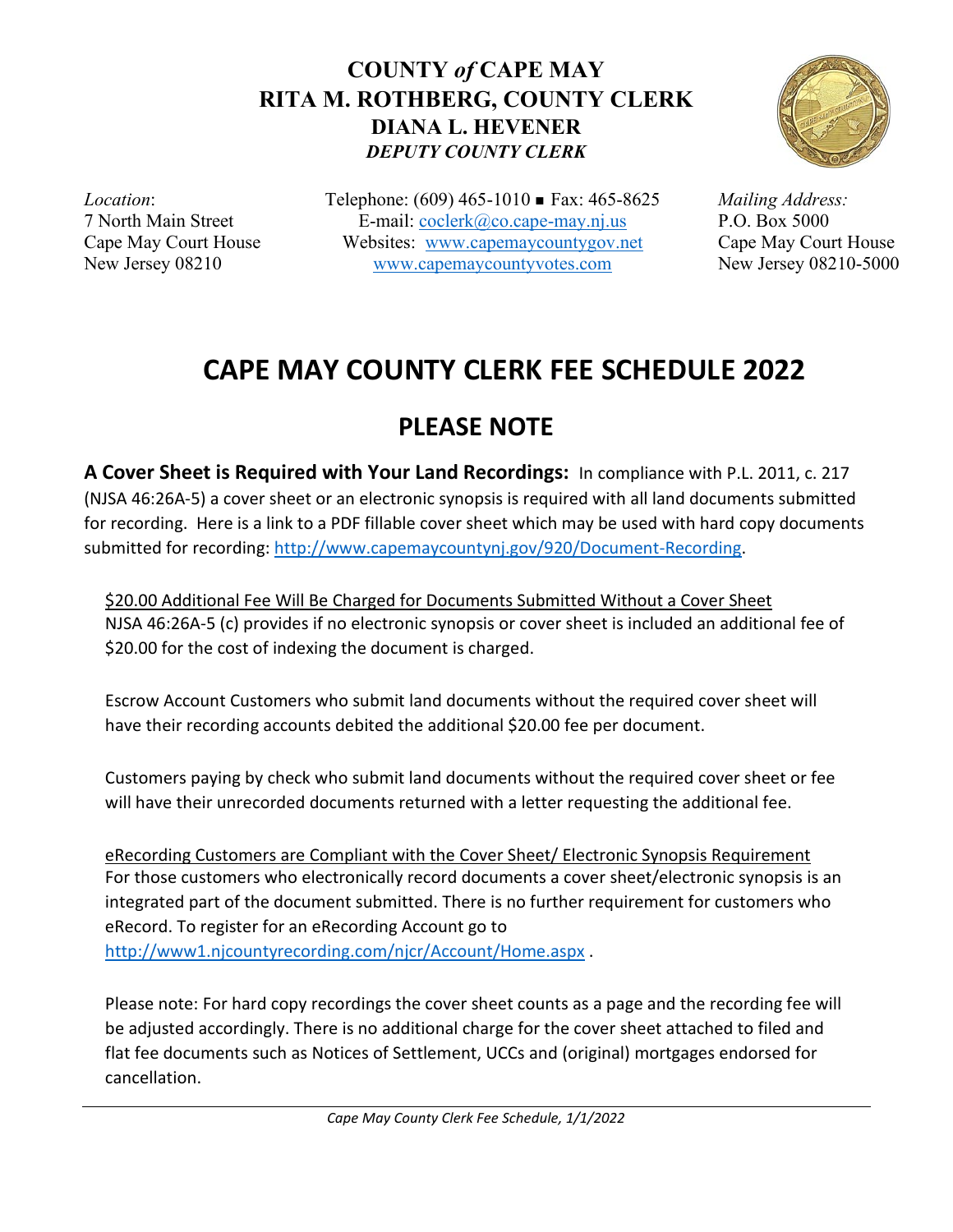# **FEE DESCRIPTIONS AND RATES FOR RECORDED INSTRUMENTS**

## **Regular recording fee:**

\$30.00 first page of document (front) plus \$10.00 each additional recorded page

## **Homelessness Trust Fund:**

\$5.00 per instrument pursuant to P.L. 2009 Ch. 123, effective **September 1, 2019**. Fee applies to most recorded instruments.

## **Noting fee:**

\$10.00 per instrument (book and page or citation). Fee is to link instruments on record.

## **Names fee:**

\$6.00 per name, beginning with the sixth name pursuant to NJSA 22A:4-4.

## **Abstracting fee:**

\$10.00 per instrument. Fee is to notify the Tax Assessor of the transfer. Fee applies to deeds and land transfer documents including certain court orders.

## **Cancelation fee** (Mortgage or Tax Sale Certificate):

\$20.00 per instrument

**Map fee:** \$55.00 per set of two identical 4 mil mylar sheets.

## **NJ Realty Transfer fee:**

NJ Realty Transfer fee is payable to the County Clerk upon the recording of a deed. Regulations and forms: <http://www.state.nj.us/treasury/taxation/lpt/rtffaqs.shtml> Chart showing the fee for transfers under \$350,000-: <http://www.state.nj.us/treasury/taxation/pdf/lpt/feeschedunder350.pdf> Chart showing the fee for transfers over \$350,000-: <http://www.state.nj.us/treasury/taxation/pdf/lpt/feeschedover350.pdf>

## **NJ Gross Income Tax:**

A NJ Gross Income Tax form is required with the recording of a deed. An estimated tax payment or waiver form is required from out of state sellers. Regulations and forms: <http://www.state.nj.us/treasury/taxation/gitrepfaqs.shtml>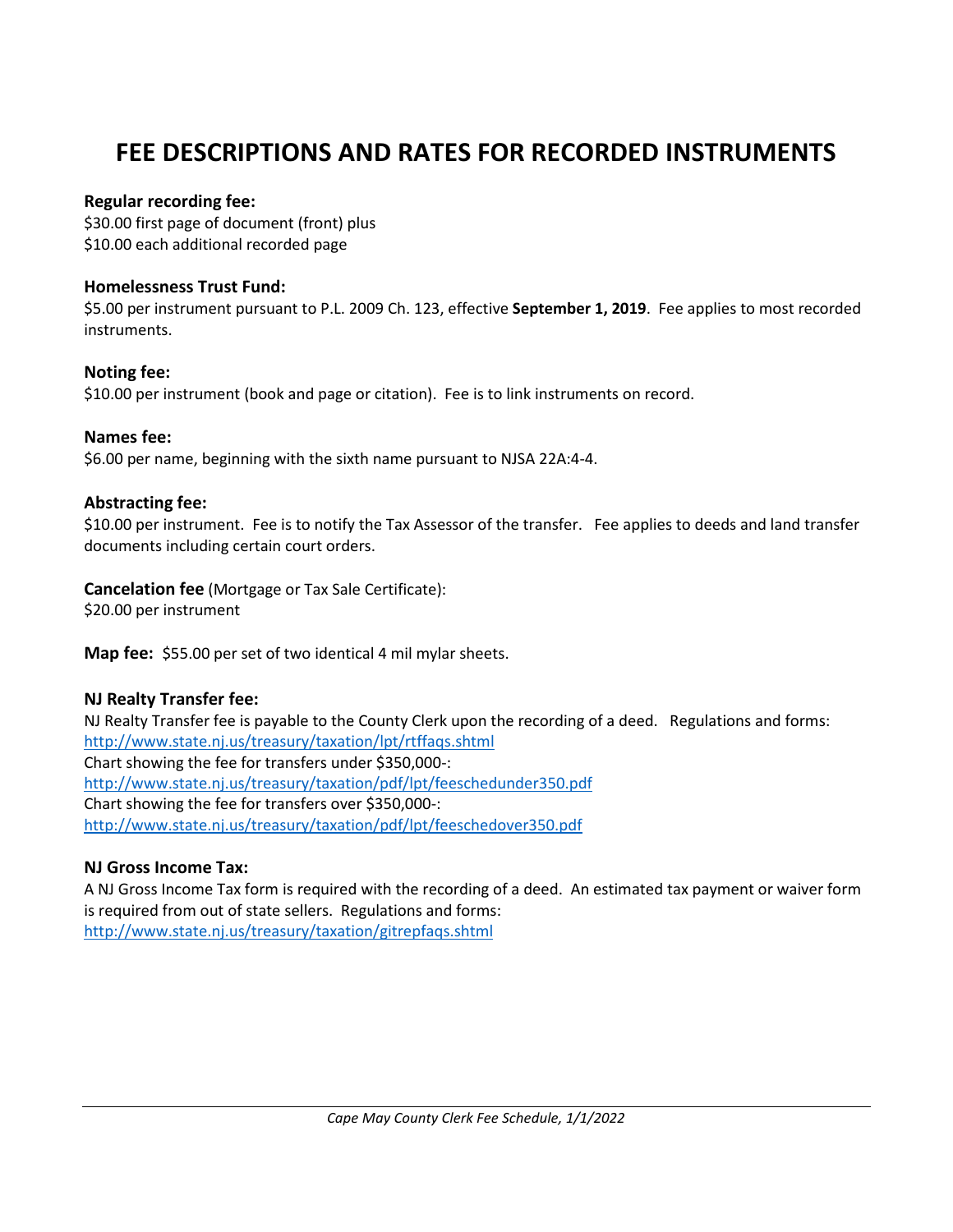# **FEE SCHEDULE FOR RECORDED INSTRUMENTS**

**AGREEMENT** *(General)*

**ASSIGNMENT** *(General)* **DISCHARGE** *(General)* **RELEASE** *(General)* Regular recording fee Homelessness Trust Fund \$5.00 If applicable, Noting fee / If applicable, Names fee

#### **ASSESSMENT LIEN FOR CONDOMINIUM OR HOMEOWNER ASSOCIATION**

Regular recording fee Homelessness Trust Fund \$5.00 If applicable, Names fee

### **ASSESSMENT LIEN DISCHARGE FOR CONDOMINIUM OR HOMEOWNER ASSOCIATION ASSESSMENT LIEN AMENDMENT FOR CONDOMINIUM OR HOMEOWNER ASSOCIATION**

Regular recording fee Homelessness Trust Fund \$5.00 Noting fee \$10.00 / If applicable, Names fee

## **BANK MERGER OR NAME CHANGE**

First page \$25, additional \$5 Homelessness Trust Fund \$5.00 If applicable, Names fee

## **CAFRA PERMIT** *(NJ Department of Environmental Protection Coastal Area Facility Review Act)*

Regular recording fee Homelessness Trust Fund \$5.00 If applicable, Names fee

## **COURT ORDER**

Regular recording fee Homelessness Trust Fund \$5.00 If applicable, Noting fee / If applicable, Names fee

## **COVENANTS AND RESTRICTIONS**

Regular recording fee Homelessness Trust Fund \$5.00 Abstracting fee \$10.00 / If applicable, Names fee

### **DEED**

Regular recording fee *(Note: count RTF and GIT tax forms front, not instructions)* Homelessness Trust Fund \$5.00 Abstracting fee \$10.00 If applicable, Names fee NJ Realty Transfer (RTF) fee requirements and NJ Gross Income Tax requirements

## **EASEMENT**

Regular recording fee Homelessness Trust Fund \$5.00 Abstracting fee \$10.00 If applicable, Names fee

## **JUDGMENT**

Regular recording fee Homelessness Trust Fund \$5.00 Abstracting fee \$10.00 If applicable, Noting fee / If applicable, Names fee

## **GENERAL PERMIT** (NJ Army Corps of Engineers) Regular recording fee

Homelessness Trust Fund \$5.00 If applicable, Names fee

## **GRANT** (Tidelands)

Regular recording fee Homelessness Trust Fund \$5.00 Abstracting fee \$10.00 If applicable, Names fee

## **LEASE 2 – 98 years**

Regular recording fee Homelessness Trust Fund \$5.00 If applicable, Names fee

## **LEASE ASSIGNMENT**

Regular recording fee Homelessness Trust Fund \$5.00 Noting fee \$10.00 / If applicable, Names fee

## **LIS PENDENS – Recorded**

*(see filed Lis Pendens when object is foreclosure)* Regular recording fee Homelessness Trust Fund \$5.00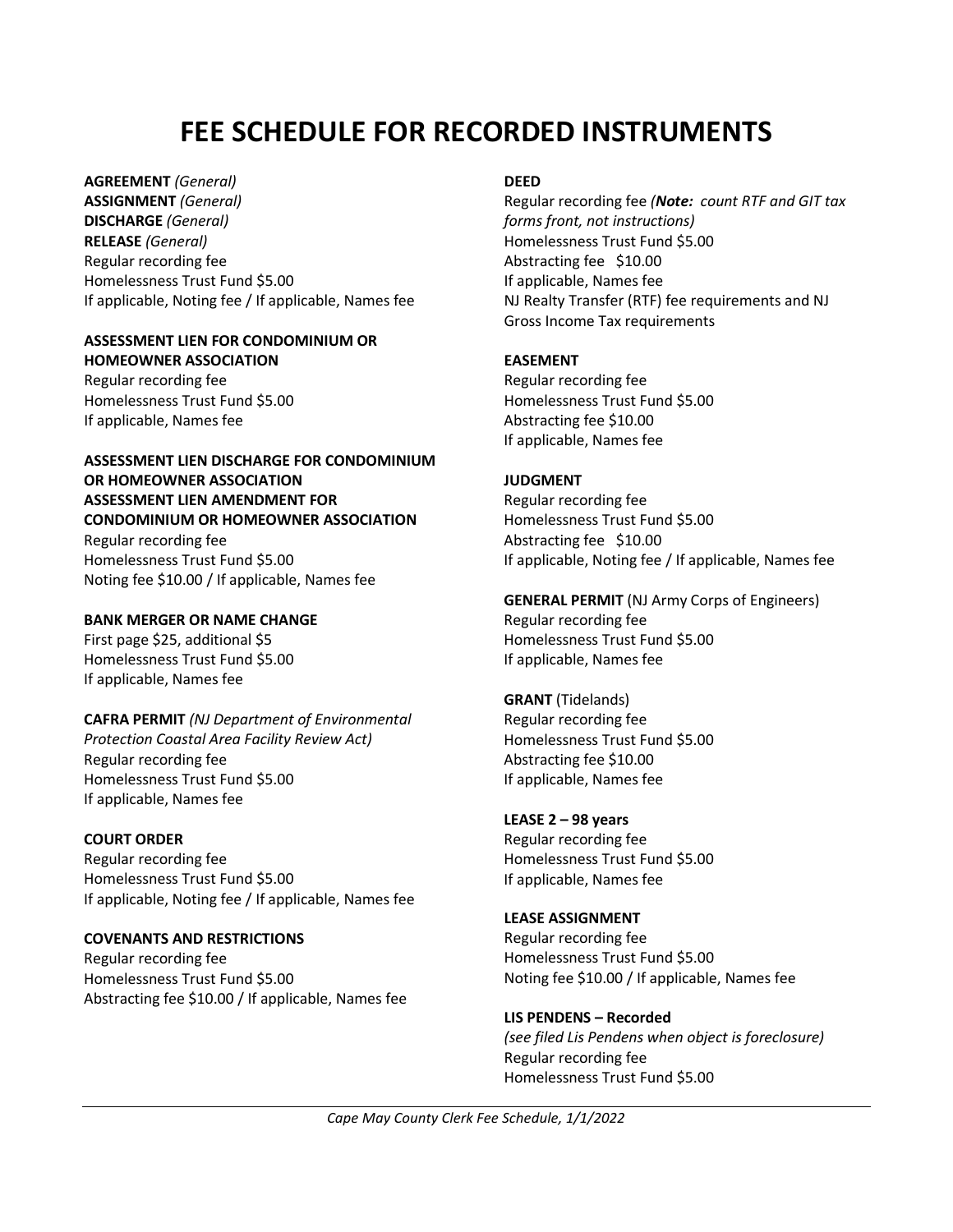If applicable, Names fee **LIS PENDENS DISCHARGE – Recorded** Regular recording fee Homelessness Trust Fund \$5.00 Noting fee \$10.00 / If applicable, Names fee

#### **MASTER DEED**

Regular recording fee Homelessness Trust Fund \$5.00 Abstracting fee \$10.00 Map fee \$55.00 per set of Survey/Plans If applicable, Names fee

#### **MASTER DEED AMENDMENT**

Regular recording fee Homelessness Trust Fund \$5.00 Abstracting fee \$10.00 Noting fee \$10.00 If applicable, Map fee \$55.00 per set of Survey/Plans If applicable, Names fee

#### **MASTER DEED REVOCATION**

Regular recording fee Homelessness Trust Fund \$5.00 Abstracting fee \$10.00 Noting fee \$10.00 If applicable, Names fee

#### **MORTGAGE**

**COLLATERAL ASSIGNMENT OF LEASES & RENTS** Regular recording fee Homelessness Trust Fund \$5.00 If applicable, Names fee

#### **MORTGAGE ASSIGNMENT MORTGAGE ASSUMPTION AGREEMENT MORTGAGE MODIFICATION AGREEMENT** Regular recording fee

Noting fee \$10.00 / If applicable, Names fee

#### **MORTGAGE DISCHARGE MORTGAGE PARTIAL RELEASE MORTGAGE SUBORDINATION AGREEMENT**

Regular recording fee Homelessness Trust Fund \$5.00 Noting fee \$10.00 / If applicable, Names fee

#### **MORTGAGE CANCELATION**

(original instrument endorsed) Cancelation fee \$20.00 Homelessness Trust Fund \$5.00 (Total fee \$25.00)

## **POWER OF ATTORNEY**

Regular recording fee Homelessness Trust Fund \$5.00 If applicable, Names fee

#### **POWER OF ATTORNEY REVOCATION**

Regular recording fee Homelessness Trust Fund \$5.00 Noting fee \$10.00 / If applicable, Names fee

#### **RE-RECORDING OF RECORDED DOCUMENT**

Regular recording fee Homelessness Trust Fund \$5.00 Noting fee \$10.00 If applicable, Abstracting fee If applicable, Names fee

#### **TAX SALE CERTIFICATE**

Regular recording fee Homelessness Trust Fund \$5.00 If applicable, Names fee

#### **TAX SALE CERTIFICATE ASSIGNMENT TAX SALE CERTIFICATE REDEMPTION**

Regular recording fee Homelessness Trust Fund \$5.00 Noting fee \$10.00 / If applicable, Names fee

#### **TAX SALE CERTIFICATE CANCELATION**

(original instrument endorsed) Cancelation fee \$20.00 Homelessness Trust Fund \$5.00 (Total fee \$25.00)

#### **VACATION ORDINANCE OR STREET DEDICATION**

Regular recording fee Homelessness Trust Fund \$5.00 If applicable, Names fee

#### **RELIGIOUS CORPORATION AMENDMENT OR DISSOLUTION** \$25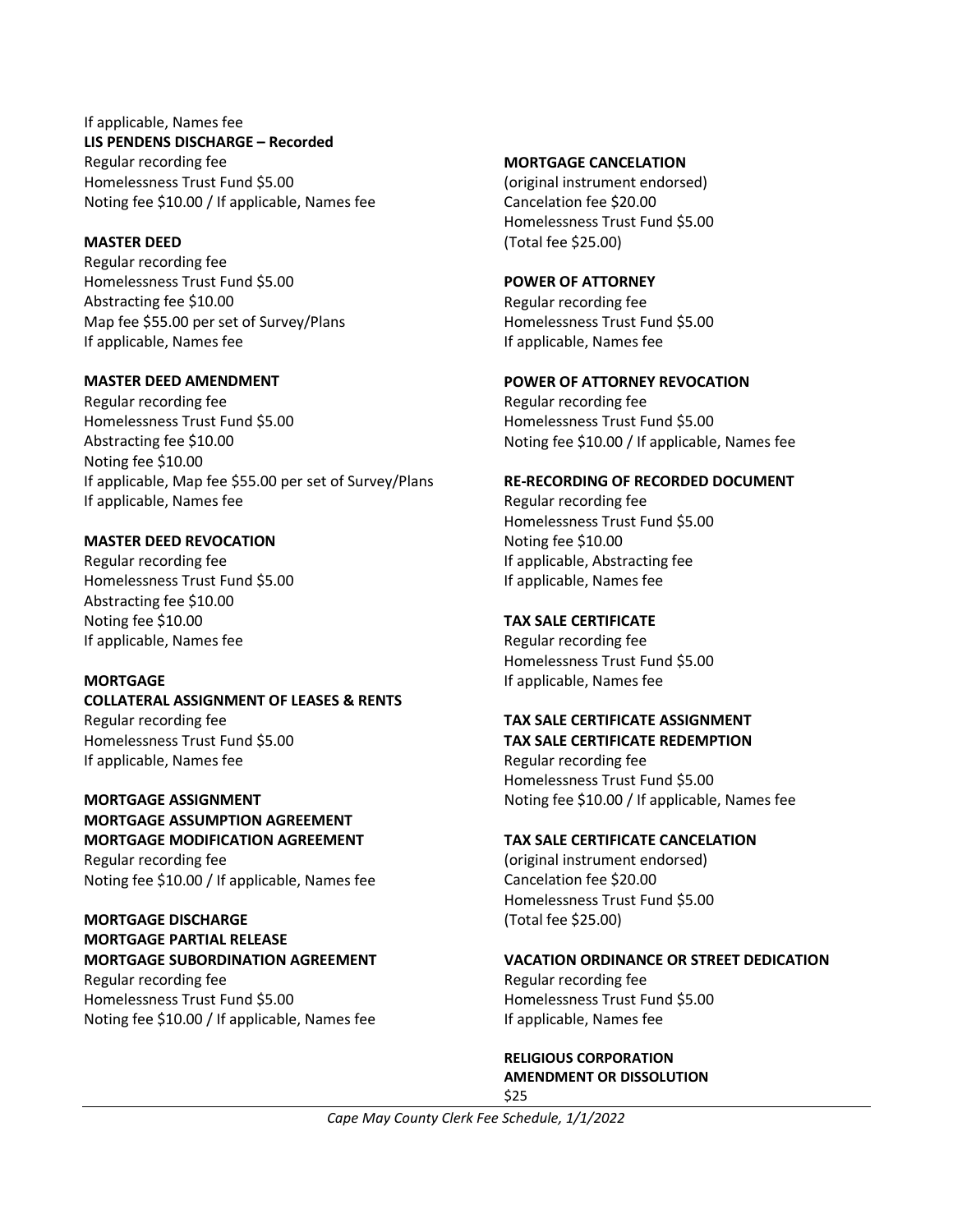Homelessness Trust Fund \$5.00 If applicable, Names fee

# **FEE SCHEDULE FOR FILED INSTRUMENTS**

## **BUSINESS TRADE NAME CERTIFICATE**

**PARTNERSHIP AGREEMENT** \$50.00 \$2.00 per true copy returned

**BUSINESS TRADE NAME CERTIFICATE DISSOLUTION** \$25.00

**CONSTRUCTION LIEN** \$15.00

**CONSTRUCTION LIEN AMENDMENT CONSTRUCTION LIEN DISCHARGE CONSTRUCTION LIEN SUBORDINATION** \$15.00 \$5.00 per noting

**CONSTRUCTION LIEN BOND TO RELEASE** \$25.00 plus \$5.00 per noting

**DISCLAIMER** \$15.00

**FEDERAL TAX LIEN FEDERAL TAX LIEN RELEASE FEDERAL BAIL LIEN** \$25.00

**INHERITANCE TAX WAIVER** \$15.00

**LIS PENDENS – Foreclosure** *(see recorded Lis Pendens when object is not foreclosure)* \$30.00 \$10.00 per noting If applicable, Noting fee / If applicable, Names fee

**LIS PENDENS DISCHARGE – Foreclosure** \$30.00 \$10.00 per noting If applicable, Noting fee / If applicable, Names fee

**MUNICIPAL MECHANIC'S LIEN** \$15.00

**NOTICE OF REAL ESTATE SETTLEMENT** \$20.00 - 2 parties - contract for sale or mortgage commitment \$40.00 – 3 parties - contract for sale and mortgage commitment

**NOTICE OF REAL ESTATE SETTLEMENT DISCHARGE** \$25.00

**NOTICE OF UNPAID BALANCE AND RIGHT TO FILE LIEN (NUB)** \$15.00

**NUB AMENDMENT NUB DISCHARGE NUB SUBORDINATION** \$15.00 \$5.00 per noting

**PHYSICIAN OR HOSPITAL LIEN PHYSICIAN OR HOSPITAL LIEN DISCHARGE** \$15.00

**SUBDIVISION MAP** \$55.00 per set of two identical 4 mil mylar sheets

**UNIFORM COMMERCIAL CODE DOCUMENTS – All**  *Also known as Financing Statements* \$25.00